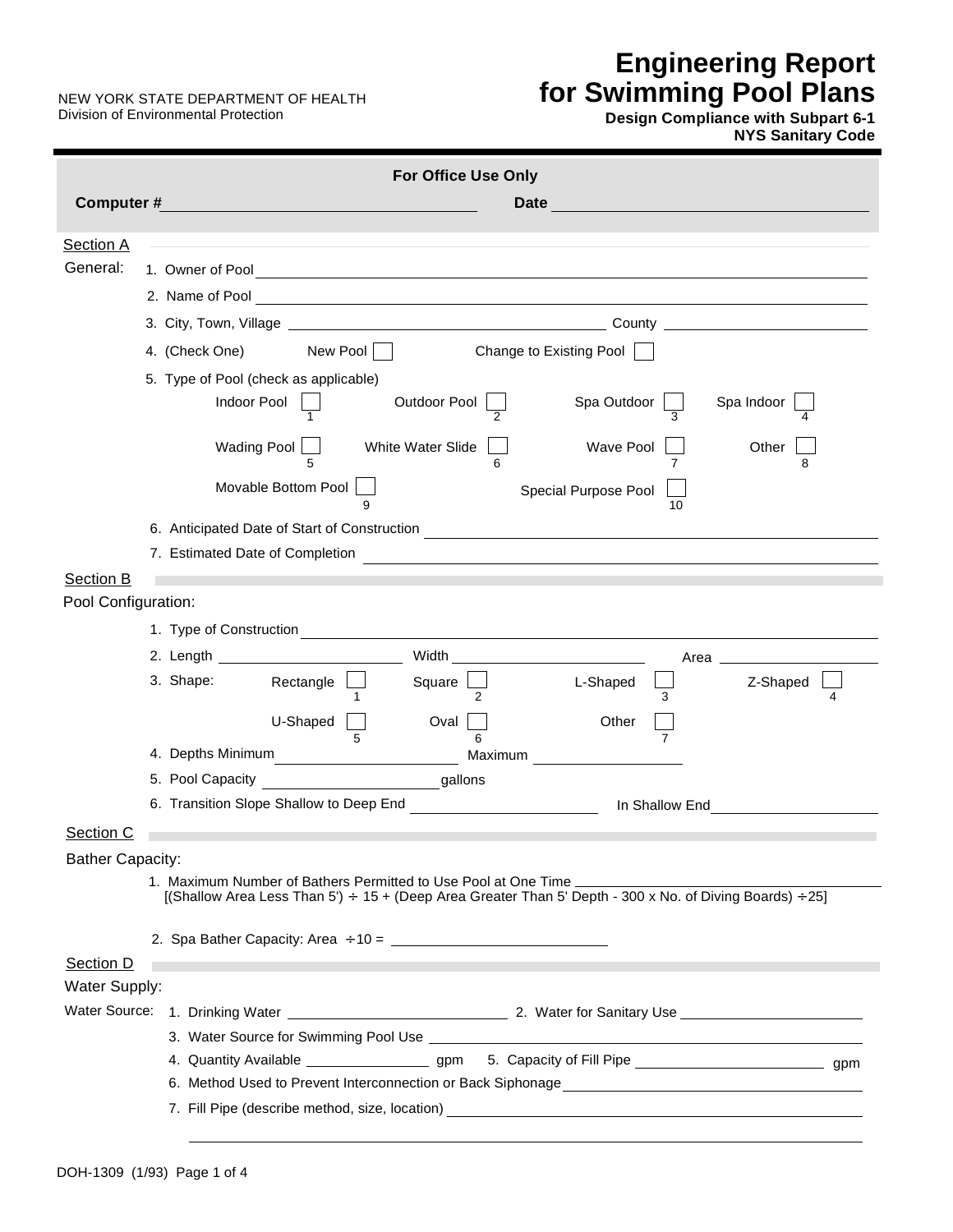## Section E

| <b>Section E</b> |                                                                                                                                    |
|------------------|------------------------------------------------------------------------------------------------------------------------------------|
|                  | Deck Equipment                                                                                                                     |
| 1.               | Ladders: Number<br>Locations                                                                                                       |
| 2.               | Physically Disabled Access<br>Yes<br>No                                                                                            |
| 3.               | Diving Boards ___________ft. Above Water, Depth of Diving Area ___________ft., Length __________                                   |
|                  | ___________ft. Above Water, Depth of Diving Area ___________ft., Length _________                                                  |
|                  | Water depth under starting blocks ft.                                                                                              |
| 4.               |                                                                                                                                    |
| 5.               |                                                                                                                                    |
| 6.               | Depth Markers:                                                                                                                     |
| 7.               |                                                                                                                                    |
| 8.               | Max. Opening Verticals/Horizontals/Under Fence ________________                                                                    |
| 9.               | Self-Closing Gates<br>Yes<br>No                                                                                                    |
|                  | 10. Positive Latching Device     Yes<br>No.                                                                                        |
|                  | 11. Height of Latch Above Grade<br>inches                                                                                          |
|                  | 12. Elevated Lifeguard Chairs: No. & Location <b>Election Act and Street Act and Street Act and Street Act and Street</b>          |
|                  | Riser  ________________ inches Tread ______________ inches<br>13. Recessed Steps:                                                  |
|                  | Tread ______________ inches<br>Riser <sub>_________________</sub> inches<br>14. Stairs:                                            |
| Section F        |                                                                                                                                    |
|                  | <b>Recirculation Equipment</b>                                                                                                     |
|                  | 1. Recirculation Pump:                                                                                                             |
|                  | gals. capacity<br>hrs.<br>Make $\_\_$<br>Turnover<br>$gpm \times 60$                                                               |
| 2.               | <b>Inlet Pipes</b><br>Pipe Material<br>Main Drain Suction Pipe<br>Main Drain Grate                                                 |
|                  | Size                                                                                                                               |
|                  | <u> 1989 - Johann Barn, mars and de Branch Barn, mars and de Branch Barn, mars and de Branch Barn, mars and de Br</u><br>Length    |
|                  | Velocity                                                                                                                           |
|                  | 3. Head Loss Computations, Pump Curve (attached)<br>$ $ Yes<br>No                                                                  |
|                  | 4. Hair Catcher: Pipe Size _________ Basket Diameter _________ Depth _______                                                       |
|                  | 5. Vacuum Cleaner:<br>Make__________  Type___________  Piping Size__________  Hose Length _____________ ft.                        |
|                  | 6. Filters                                                                                                                         |
|                  | Type __________  Make__________  No. __________  Filter Medium __________                                                          |
|                  | Area Each Filter $\frac{x}{1-x}$ $\frac{x}{1-x}$ = $\frac{1}{x}$ sq. ft. Total Area                                                |
|                  |                                                                                                                                    |
|                  |                                                                                                                                    |
|                  | 7. Pressure Gauges ___________ 8. Rate Controllers __________ 9. Flow Meter: Make_________<br>Model # $\_\_\_\_\_\_\_\_\_\_\_\_\_$ |
| 10. Inlets       |                                                                                                                                    |
|                  |                                                                                                                                    |
|                  |                                                                                                                                    |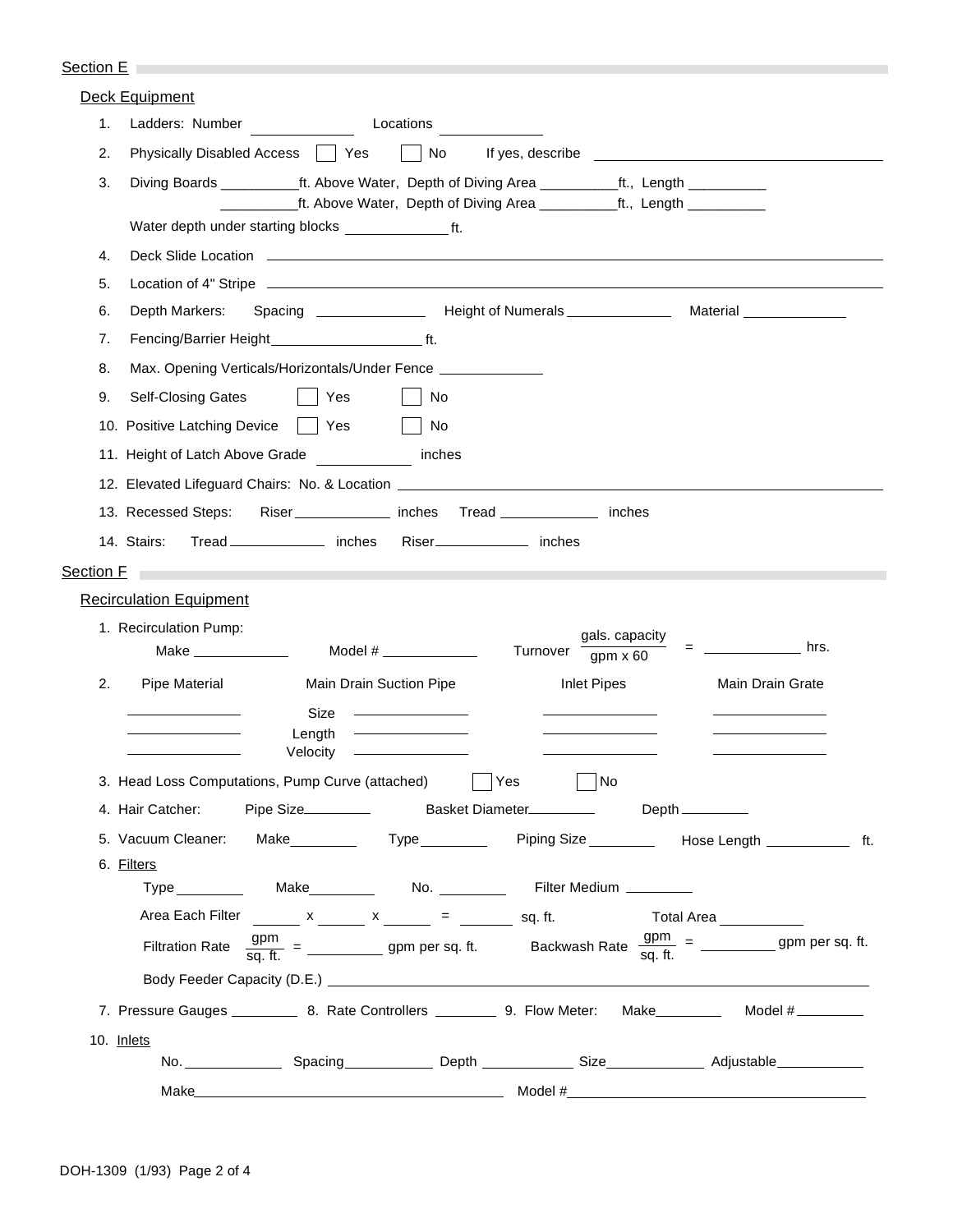## Section G

|                  | Pool Waste Drain                           |                                                                               |                                    |                      |       |             |                                                                                                                                                                                                                                      |             |
|------------------|--------------------------------------------|-------------------------------------------------------------------------------|------------------------------------|----------------------|-------|-------------|--------------------------------------------------------------------------------------------------------------------------------------------------------------------------------------------------------------------------------------|-------------|
|                  |                                            |                                                                               |                                    |                      |       |             |                                                                                                                                                                                                                                      |             |
|                  |                                            |                                                                               |                                    |                      |       |             |                                                                                                                                                                                                                                      |             |
|                  |                                            |                                                                               |                                    |                      |       |             |                                                                                                                                                                                                                                      |             |
|                  |                                            |                                                                               |                                    |                      |       |             | 4. Describe Arrangement for Backflow Prevention <b>contract the contract of the contract of the contract of the contract of the contract of the contract of the contract of the contract of the contract of the contract of the </b> |             |
|                  | 5. Main Drain:                             |                                                                               |                                    |                      |       |             |                                                                                                                                                                                                                                      |             |
|                  |                                            |                                                                               |                                    |                      |       |             |                                                                                                                                                                                                                                      |             |
|                  |                                            |                                                                               |                                    |                      |       |             |                                                                                                                                                                                                                                      |             |
|                  | 8. Skimmers:                               |                                                                               |                                    |                      |       |             |                                                                                                                                                                                                                                      |             |
|                  |                                            | Pipe Size ___________________________________                                 |                                    |                      |       |             |                                                                                                                                                                                                                                      |             |
|                  |                                            | Equalizer Lines Provided   Yes   No                                           |                                    |                      |       |             |                                                                                                                                                                                                                                      |             |
|                  |                                            | Deck Drain Spacing <b>contain the Spacing Container and Spacing Container</b> |                                    |                      |       |             | Slope to Drain <u>substance</u>                                                                                                                                                                                                      |             |
| Section H        |                                            |                                                                               |                                    |                      |       |             |                                                                                                                                                                                                                                      |             |
|                  | <b>Chemical Feeders and Test Equipment</b> |                                                                               |                                    |                      |       |             |                                                                                                                                                                                                                                      |             |
|                  |                                            |                                                                               |                                    |                      |       |             |                                                                                                                                                                                                                                      |             |
|                  |                                            |                                                                               |                                    |                      |       |             |                                                                                                                                                                                                                                      |             |
|                  |                                            |                                                                               |                                    |                      |       |             |                                                                                                                                                                                                                                      |             |
|                  |                                            |                                                                               |                                    |                      |       |             |                                                                                                                                                                                                                                      |             |
| 5.               |                                            |                                                                               |                                    |                      |       |             | % Strength of Solution Maximum Dosage Maximum Dosage Point of Application Maximum Dosage Point of Application                                                                                                                        |             |
|                  | 6. Operation Control                       |                                                                               |                                    |                      |       |             |                                                                                                                                                                                                                                      |             |
|                  |                                            |                                                                               |                                    |                      |       |             |                                                                                                                                                                                                                                      |             |
|                  |                                            |                                                                               |                                    |                      |       |             |                                                                                                                                                                                                                                      |             |
|                  |                                            |                                                                               |                                    |                      |       |             |                                                                                                                                                                                                                                      | Yes I<br>No |
| Section I        |                                            |                                                                               |                                    |                      |       |             |                                                                                                                                                                                                                                      |             |
|                  | Waste Disposal System                      |                                                                               |                                    |                      |       |             |                                                                                                                                                                                                                                      |             |
|                  |                                            |                                                                               |                                    |                      |       |             |                                                                                                                                                                                                                                      |             |
|                  | 2. Have Plans for Facility Been Approved?  |                                                                               |                                    | Yes                  |       | <b>No</b>   |                                                                                                                                                                                                                                      |             |
|                  |                                            |                                                                               |                                    |                      |       |             | 3. Describe Facilities for Pool Waste Disposal (including point of discharge) ______________________                                                                                                                                 |             |
|                  |                                            |                                                                               |                                    |                      |       |             |                                                                                                                                                                                                                                      |             |
|                  | 4. Filter Wash Water_                      |                                                                               |                                    | 5. Scum Gutter Waste |       |             | 6. Vacuum Cleaner Waste                                                                                                                                                                                                              |             |
| <u>Section J</u> |                                            |                                                                               |                                    |                      |       |             |                                                                                                                                                                                                                                      |             |
|                  | Bathhouse Facilities (Numbers Provided)    |                                                                               | Men                                |                      |       |             |                                                                                                                                                                                                                                      |             |
|                  | Showers                                    |                                                                               |                                    |                      |       | Women       |                                                                                                                                                                                                                                      |             |
|                  | Lavatories                                 |                                                                               |                                    |                      |       |             |                                                                                                                                                                                                                                      |             |
|                  | <b>Toilets</b>                             |                                                                               |                                    |                      |       |             |                                                                                                                                                                                                                                      |             |
|                  | Urinals                                    |                                                                               |                                    |                      |       | <b>XXXX</b> |                                                                                                                                                                                                                                      |             |
| Section K        |                                            |                                                                               |                                    |                      |       |             |                                                                                                                                                                                                                                      |             |
|                  | <b>Lifesaving Equipment</b>                |                                                                               |                                    |                      |       |             |                                                                                                                                                                                                                                      |             |
|                  | 1. Lifesaving Equipment                    |                                                                               |                                    |                      |       |             | Torpedo or Ring Buoys or Rescue Tube                                                                                                                                                                                                 |             |
|                  |                                            |                                                                               | Lifeguard Chairs _________________ |                      |       |             |                                                                                                                                                                                                                                      |             |
|                  |                                            |                                                                               | Reaching Pole _______________      |                      |       |             |                                                                                                                                                                                                                                      |             |
|                  |                                            |                                                                               | Pocket Mask                        |                      |       |             |                                                                                                                                                                                                                                      |             |
|                  | 2. First Aid:                              | Commercially available First Aid Kit                                          |                                    |                      | J Yes | No          | First Aid Room<br>⊿ Yes                                                                                                                                                                                                              | No.         |
|                  | 3. Chlorine Gas Storage Location _______   |                                                                               |                                    |                      |       |             |                                                                                                                                                                                                                                      |             |
|                  | Self Contained Breathing Apparatus         |                                                                               |                                    | $\Box$ Yes           | No    |             |                                                                                                                                                                                                                                      |             |
|                  |                                            |                                                                               |                                    |                      |       |             |                                                                                                                                                                                                                                      |             |
|                  |                                            |                                                                               |                                    |                      |       |             |                                                                                                                                                                                                                                      |             |